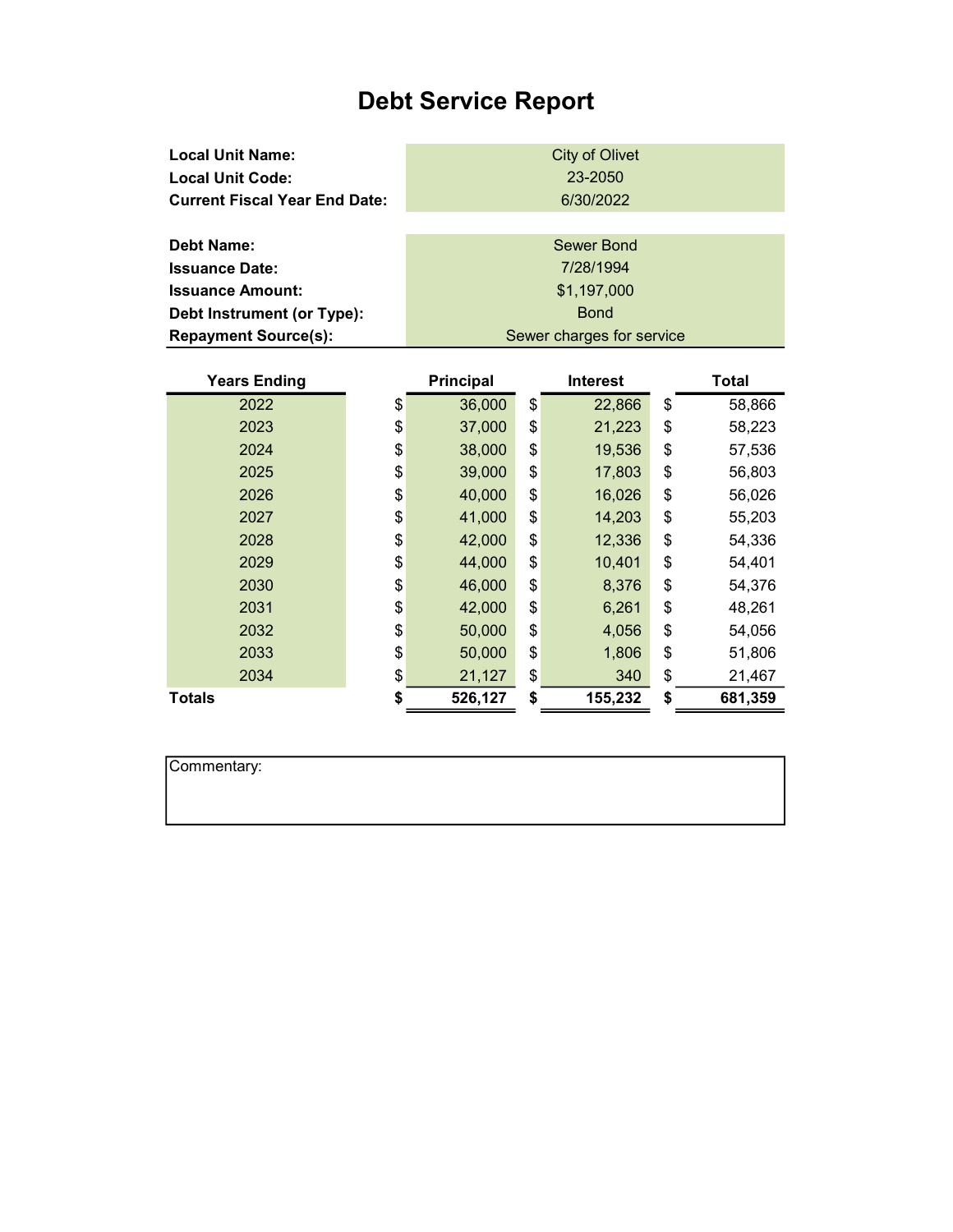## Debt Service Report

| <b>Local Unit Name:</b><br><b>Local Unit Code:</b><br><b>Current Fiscal Year End Date:</b> | <b>City of Olivet</b><br>23-2050<br>6/30/2022 |    |                               |    |        |
|--------------------------------------------------------------------------------------------|-----------------------------------------------|----|-------------------------------|----|--------|
| <b>Debt Name:</b>                                                                          |                                               |    | <b>Water Improvement Bond</b> |    |        |
| <b>Issuance Date:</b>                                                                      |                                               |    | 2/26/2003                     |    |        |
| <b>Issuance Amount:</b>                                                                    |                                               |    | \$390,000                     |    |        |
| Debt Instrument (or Type):                                                                 | <b>Bond</b>                                   |    |                               |    |        |
| <b>Repayment Source(s):</b>                                                                | Water charges for service                     |    |                               |    |        |
|                                                                                            |                                               |    |                               |    |        |
| <b>Years Ending</b>                                                                        | <b>Principal</b>                              |    | <b>Interest</b>               |    | Total  |
| 2022                                                                                       | \$<br>30,000                                  | \$ | 1,778                         | \$ | 31,778 |
| 2023                                                                                       | \$<br>30,000                                  | \$ | 593                           | \$ | 30,593 |
| Totals                                                                                     | \$<br>60,000                                  | \$ | 2,371                         | \$ | 62,371 |